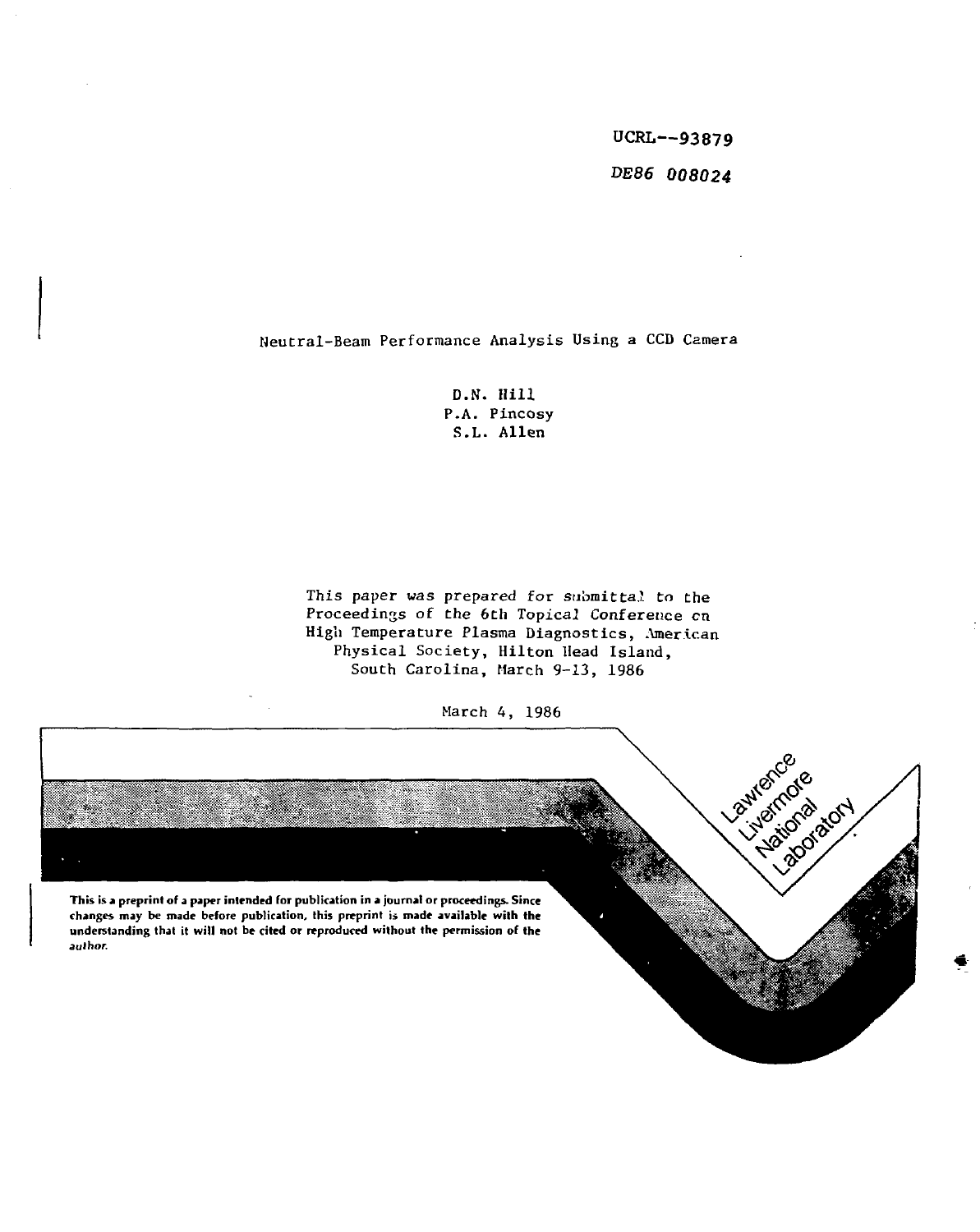Neutral-Beam Performance Analysis Using a CCD Camera

D.N. Hill and S.L. Allen Lawrence Livermore National Laboratory

P.A. Pincosy TRW, Inc.

Ü

We have developed an optical diagnostic system suitable for characterizing the performance of energetic neutral beams. An absolutely calibrated CCD video camera is used to view the neutral beam as it passes through a relatively high pressure (10<sup>-5</sup>Torr) region outside the neutralizer: collisional excitation of the fast deuterium atoms produces  $H_{\sim}$  emission ( $\lambda = 6561$ A) that is proportional to the local atomic current density, independent of the species mix of video signal provides profile and aiming information for beam optimization.

## **DISCLAIMER**

**This report was prepared as an account of work sponsored by an agency of the United States Government. Neither the United States Government nor any agency thereof, nor any of their employees, makes any warranty, express or implied, or assumes any legal liability or responsibility for the accuracy, completeness, or usefulness of any information, apparatus, product, or process disclosed, or represents that its use would not infringe privately owned rights. Reference herein to any specific commercial product, process, or service by trade name, trademark,**  manufacturer, or otherwise does not necessarily constitute or imply its endorsement, recom**mendation, or favoring by the United States Government or any agency thereof. The views and opinions of authors expressed herein do not necessarily state or reflect those of the United States Government or any agency thereof.** 



EUC

ķ

**DISTRIBUTION OF THIS DOCUMENT IS UNLIMITED**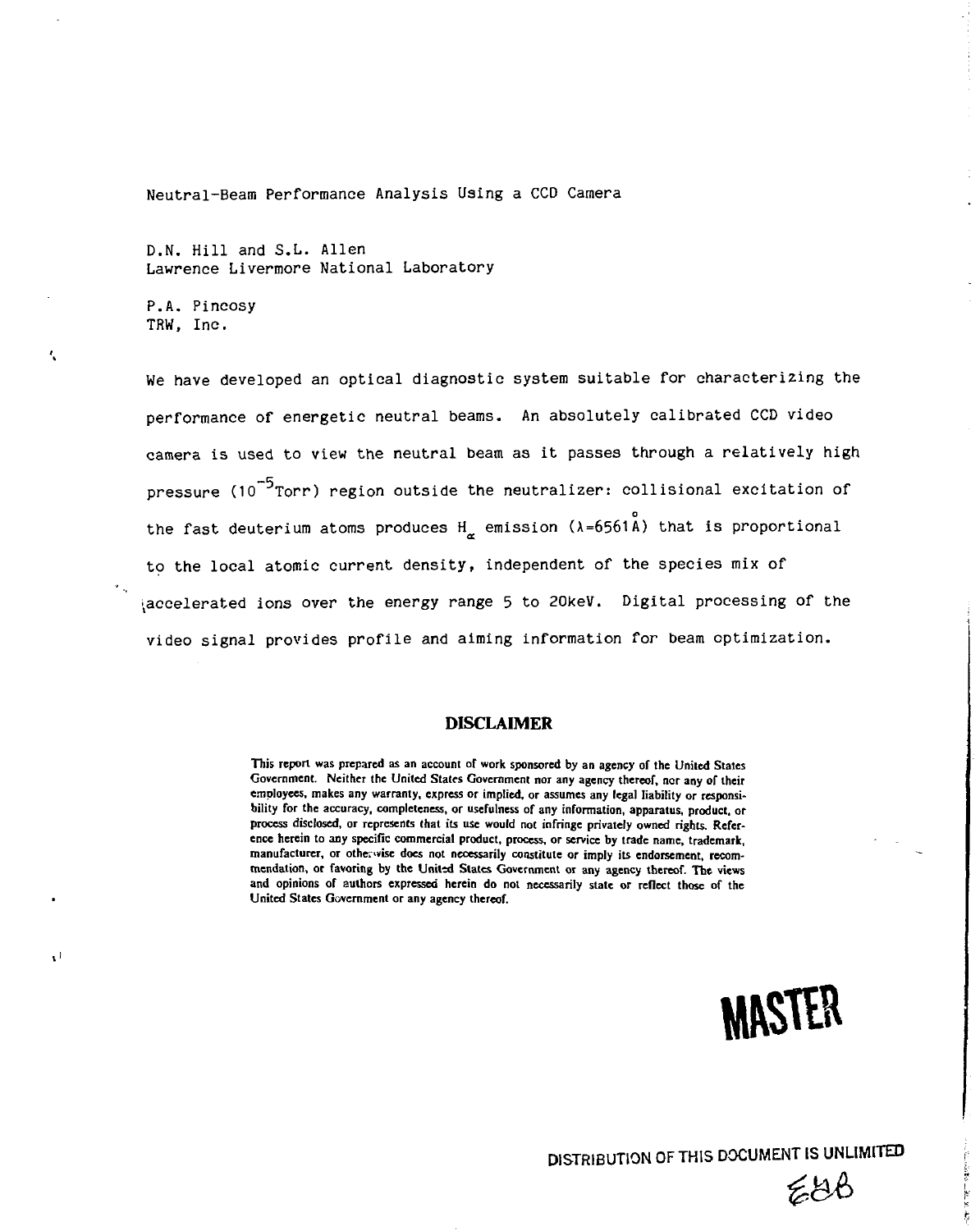INTRODUCTION

 $\frac{1}{\epsilon}$  $\frac{1}{2}$ 

Present generation fusion experiments rely extensively on energetic neutral beams for plasma heating and fueling. In thermal-barrier tandemmirror devices<sup>1</sup>. neutral beams are also used to form sloshing-ion distributions in the end cells, and to remove electrostatically-confined cold ions from the barrier region. In these experiments it is important to determine the operating characteristics of the neutral-beams, preferably after their installation on the experiment. In this paper, we present a simple optical diagnostic technique useful for in-situ measurements of the total atomic current, beam aiming, and current-density profiles of neutral beam sources. Unlike calorimetry, the species mix of accelerated ions need not be known in order to determine the total atomic current. Also, it is not necessary to insert a target into the beam line to obtain the data.

The basic principles of the diagnostic are outlined as follows. The deuterium neutral beam is injected into a region filled to moderate pressure  $(10^{-5}$  Torr) with deuterium gas. Collisional excitation of the fast neutrals produces  $H_{\alpha}$  emission ( $\lambda = 6561\text{\AA}$ ) within the beam at a rate given by

$$
I\left(\begin{array}{c}\frac{\text{photons}}{\text{cm}^3-\text{sec}}\end{array}\right)=n_{D_2}\left[j_f\sigma_f+j_h\sigma_h+j_t\sigma_t\right],\qquad(1)
$$

where the subscripts refer to the full, half, and third energy components, respectively, and  $\sigma$  is the excitation cross section,  $v$  the velocity of the fast neutrals, and  $j(x,y,z)$  is the local neutral current density. The density of target molecules,  $n_{D_2}$ , is determined from pressure measurements, and must be sufficiently high (above  $5x10^{-6}$ Torr) to ensure that the H<sub>r</sub> emission

-2-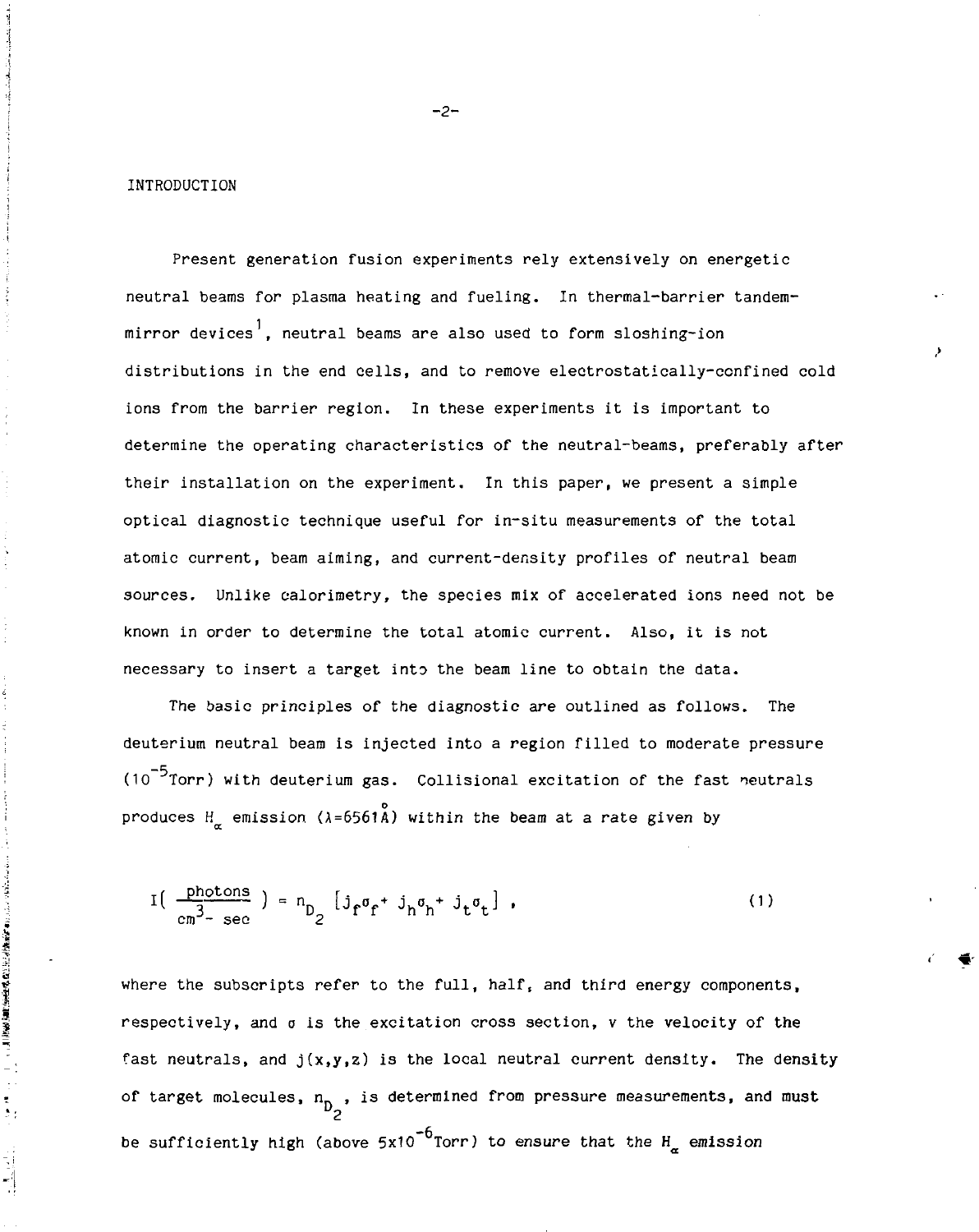produced by collisional excitation exceeds that produced by the decay of longlived residual high-n states produced in the source.

Unfolding the atomic current density from the  $H_{\pi}$  emission requires knowledge of the excitation cross sections, which have been measured<sup>2,3</sup> in the energy range of lOOeV to lOOkeV. For energies appropriate to the TMX-U neutral beams (5 to 20keV) o is nearly constant, and so the sum of terms in Eq. (1) may be replaced by the single value  $\langle \sigma v \rangle$ <sub>total</sub>, with  $\langle \sigma v \rangle = 9x10^{-18}$  cm<sup>2</sup>. Thus, the emission rate is proportional to the total atom current density, independent of the species mix of accelerated ions.

Using Eq. (1) to determine the atomic current density from the H<sub> $_{\alpha}$ </sub> emission requires that the photodetector be absolutely calibrated. Rather than use a photomultiplier tube, which provides information along a single line of sight only, we have calibrated a high-sensitivity CCD (charge-coupled device) TV camera and used it to image a short section of the beam line. When viewing normal to the beam axis, the value of each pixel of the resulting image corresponds to the surface brightness (B) given by

$$
B\left(\begin{array}{c}\text{photons} \\ \frac{2}{cm} - \text{sr-sec}\end{array}\right) = n_{D} f \text{d} \text{L} j(x, y, z) \langle \sigma \rangle, \tag{2}
$$

where  $d\ell$  is along the particular line-of-sight determined by the camera optics and the pixel location within the image. Assuming a bi-gaussian current distribution (parallel and perpendicular to the camera line-of-sight) we may derive the current-density profile from the measured surface-brightness profile.

In the remaining two sections of this paper, we describe how this technique was used to characterize a 20keV Berkeley-type<sup>4</sup> source. In Section II, we give details of the experimental set up, including the electronics

-3-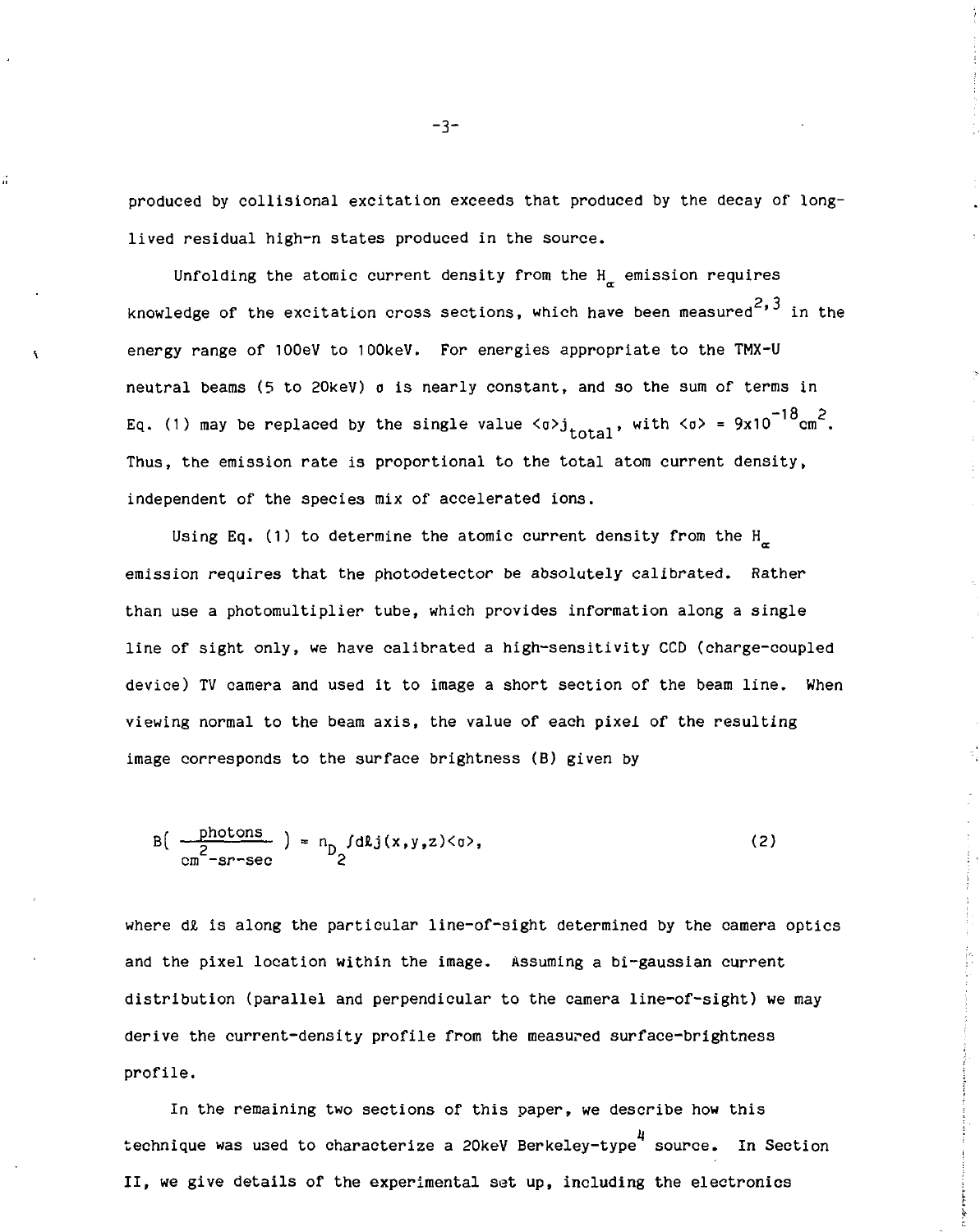required for video image processing. In Section III, sample results are shown, together with a comparison with data obtained from other, independently calibrated, diagnostics.

## III. DESCRIPTION OF EXPERIMENT

Initial experiments using a CCD camera to characterize a neutral beam were carried out on a test stand vacuum tank, shown to scale in Fig. 1. The source and neutralizer cell were mounted on one end of the tank, and a stainless steel (type 304) target was mounted at the opposite end, 330cm from the source grid. Pumping was provided by two cryo pumps mounted on the bottom, as shown. The base pressure before a beam shot was below  $2x10^{-6}$  Torr. but deuterium gas from the neutralizer cell would raise the pressure during the shot to  $1-4x10^{-4}$  Torr.

In addition to the CCD TV camera (hereafter referred to as simply the H\_ camera), several other diagnostics of beam performance were available. Both  $t_{\rm eff}$  and a Faraday Cup (FC) were mounted on the target plate at a  $t_{\rm eff}$ position corresponding to the center of the beam footprint. The thermistors were used to measure the total energy deposited on the plate during the shot; because the plate was thin (0.32cm) in relation to the beam footprint (8x40cm), thermal conduction across the plate was negligible and so the thermistors actually provided a measure of the peak energy deposition per unit area. The FC was used to collect the residual ion current in the beam, from which the peak neutral-current density as a function of time was obtained, assuming a 95% equilibrium fraction of neutrals.<sup>5</sup>

For comparison with the spatial profiles obtained with the  $H_{\mu}$  camera, an absolutely calibrated infrared (IR) camera was set up to view the front

 $-4-$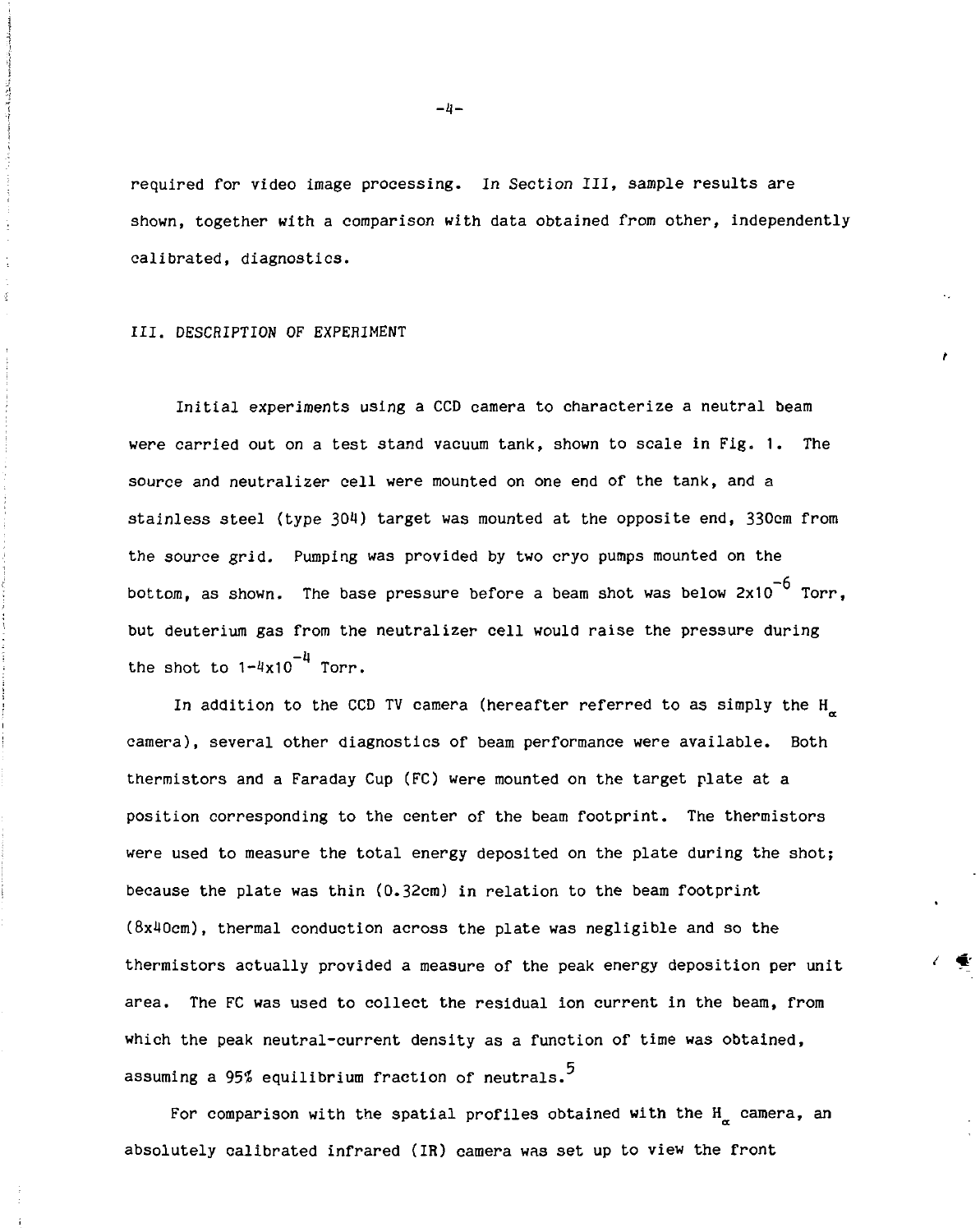surface of the target. From these measurements we not only obtained the beam divergence, but the total power delivered to the plate. Given an independent measurement of the species mix from Doppler-shift spectroscopy  $^6$  (the line of sight for these measurements is also indicated in Fig. 1), we could thus arrive at yet another estimate of the atomic current delivered by the beam.

A Sony XC-38 CCD TV camera was used in these experiments. The small size (1"x2"x5"), high sensitivity (3 lux), and insensitivity to magnetic fields make this an ideal camera for fusion research applications. It was mounted on top of the vacuum vessel, as shown in Fig. 1, and viewed a short segment (-50cm long) of the beam at 176cm from the source grid, normal to both the beam axis and the major axis of the elliptical beam footprint. The vacuum window was made from clear plexiglass, and introduced a 10% loss. A Bayard-Alpert ionization gauge calibrated for  $D_2$  was mounted at the same port and used to record the background pressure during the beam pulse.

The camera optics consisted of a 16mm focal length,  $f/1.8$  variable aperture lens. A narrow- band  $(\lambda_6 = 6561\text{\AA}, 30\text{\AA})$  bandpass) interference filter was mounted in front of the lens, making the camera sensitive to H<sub>a</sub> emission some attenuation of the light emitted from the edge of the beam. In future some attenuation of the light emitted from the edge of the beam. In future  $\sigma$ a,

The camera and its associated optics were calibrated using a tungstenribbon lamp of known brightness, traceable to NBS. In addition to the absolute calibration, the limits of linearity of the camera and the signal processing electronics were documented using calibrated neutral density filters. Thereafter, the lens aperture was adjusted in order to always stay within the linear range of the system, which also minimized the effect of the automatic gain control circuitry of the Sony camera.

-5-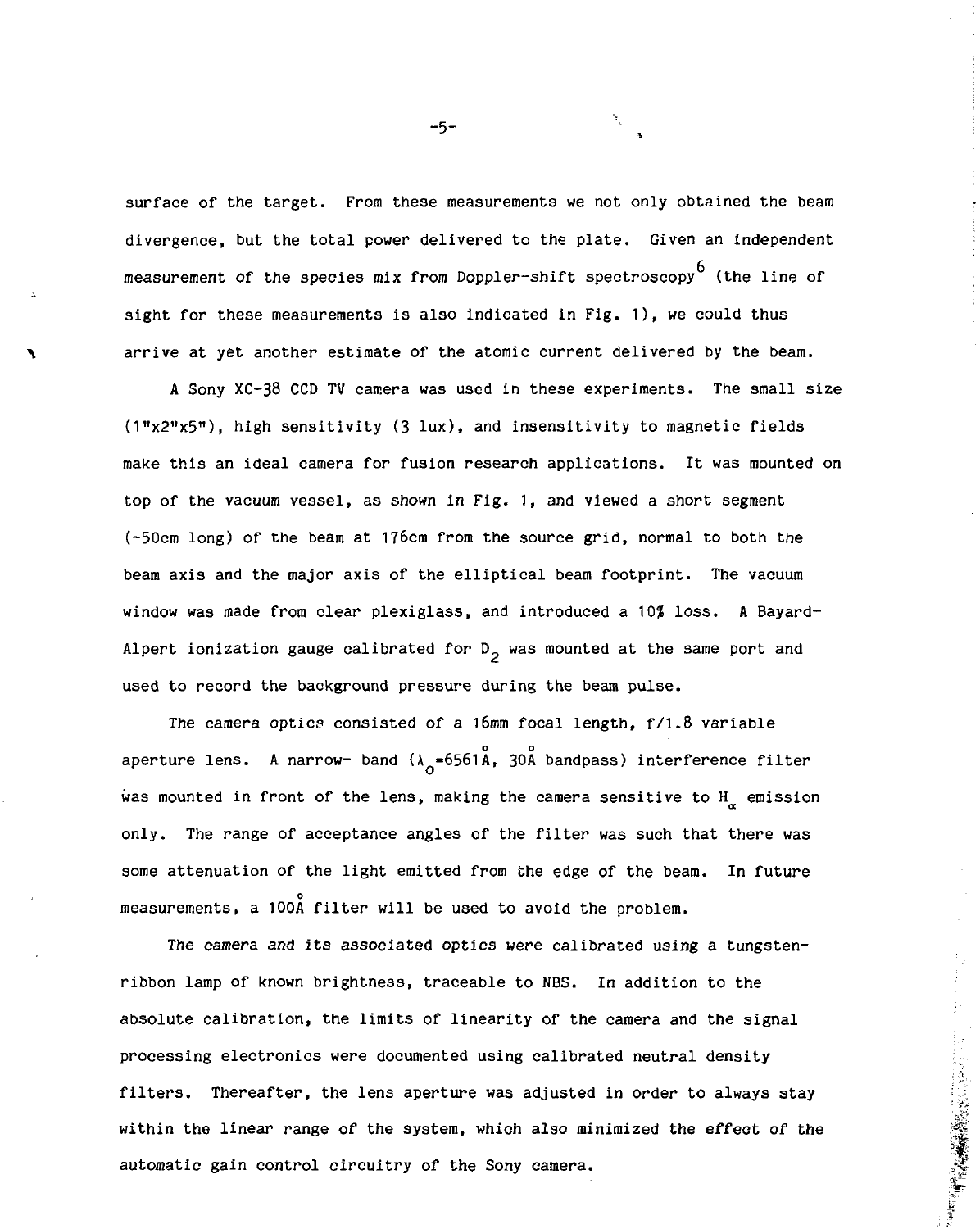During a beam pulse, the video output of the camera was sent to a VCR (video cassette recorder, Sony BVU-820) for temporary storage on 3/1\*" magnetic tape, as shown in Fig. 2, which contains a block diagram of the signal processing system. In order to quantify the brightness recorded by the H camera, the video signals were digitized following storage on tape. Because video equipment is AC coupled, the DC baseline (the no signal, or black level) shifts with the average brightness of the scene. Consequently, it was found necessary to add a DC restoring amplifier to the signal path before the digitizer. Overall, the VCR and DC restorer preserved the absolute signal level with an accuracy of better than  $1\%$ .

The video data was digitized using a CAMAC compatible "frame grabber" (LeCroy 8857A) with 128kbytes of memory, which was sufficient to acquire one video field of 500x262 8-bit pixels which were then transferred to a computer (HP9920) for further processing. Since each beam pulse lasted 75msec, but a video field represents only a 16.7msec snapshot, it was necessary to use the VCR as a data buffer for the digitizer; after each shot, the data was replayed slowly, field by field, and the data was digitized. We note that this feature (individual field access) is not available on 1/2" format "consumer" recorders.

III. DISCUSSION OF RESULTS

ź.

Typical data used for analysis appears in Fig. 3. Here we show both the camera signals and the neutral pressure reading obtained during a 75msec beam pulse. Each trace represents the  $H_{\mu}$  brightness profile averaged over the previous 16.7msec, with the peak signal corresponding to a surface brightness  $13$  photons  $l$  ( $m^2$ – of Jj.5x10 photons/(cm -sec-sr). The horizontal 3cale defines the position

-6-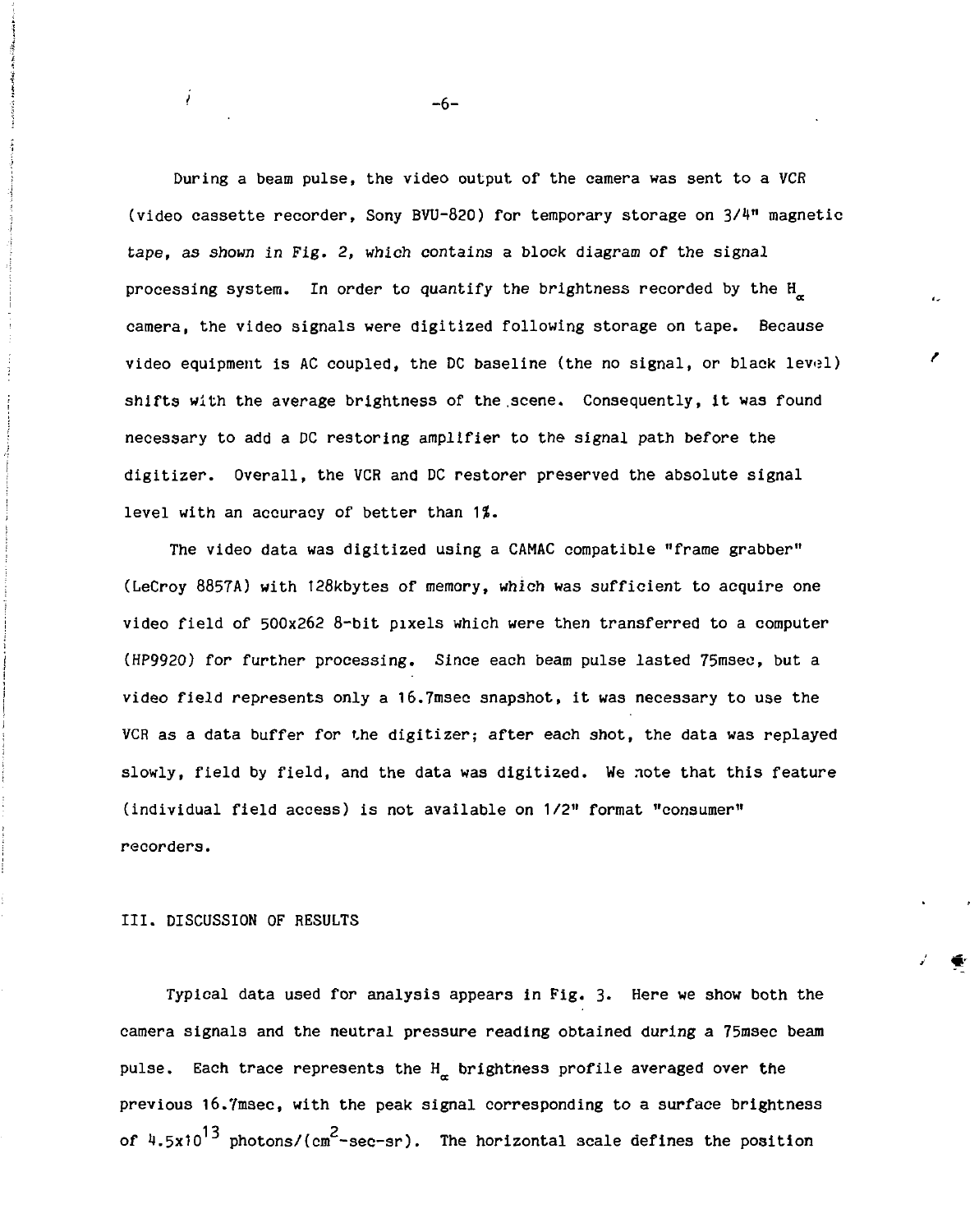along the major axis of the beam footprint, relative to the beam centerline. From these profiles and the known distance to the source grid, a beam divergence of 3-5° is obtained, which is in agreement with the IR camera measurements.

Good agreement between independent diagnostics is also obtained for measurements of the total atomic current produced by the source, although not all of the data could be obtained on a single shot. From the  $H_{\alpha}$  data, the total current is obtained by multiplying Eq. (2) by  $a/\pi$ , where a is the  $1/e$ half-width as derived from brightness profiles such as those shown in Fig. 3. The right hand side of the equation is determined from the pressure data and the peak H brightness. Similarly, the total power delivered to the target may be obtained from the thermistor, FC, and IR camera data. Typically, we find that all three atomic current measurements agree to within 20%, thus establishing confidence in the  $H_{\alpha}$  diagnostic technique.

## ACKNOWLEDGEMENTS

 $\boldsymbol{\zeta}$ 

J

This work was performed under the auspices of the U.S. Department of Energy by the Lawrence Livermore National Laboratory under Contract Number W-7405-ENG-48.

-7-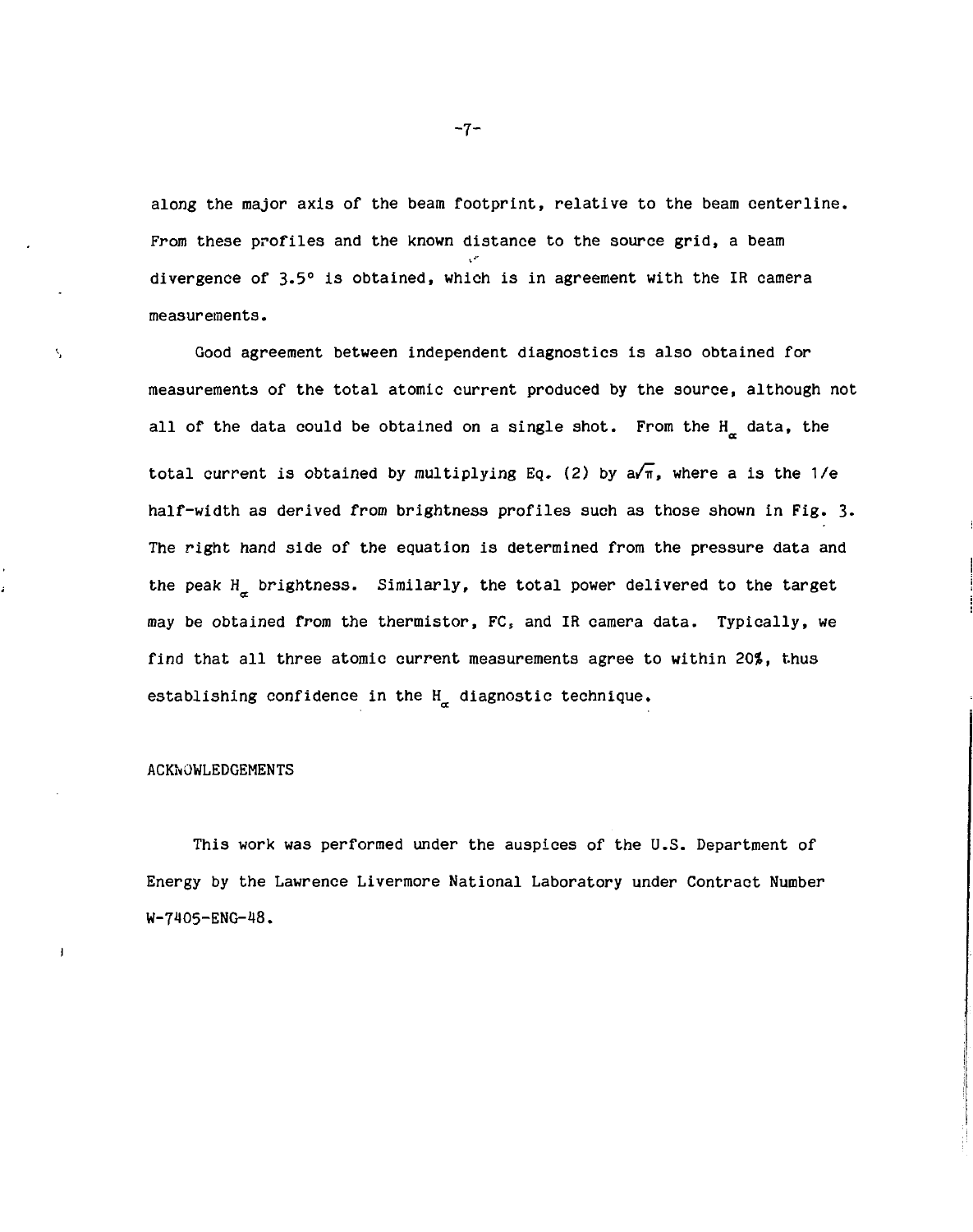Fig. 1 Schematic of neutral beam test stand, showing the location of the diagnostics. OMA-optical multichannel analyzer for Doppler shift measurement.

Fig. 2 Block diagram of video signal processing electronics.

 $\pm$ 

Fig. 3 Neutral pressures and  $H_{\alpha}$  camera data obtained during a typical 75msec neutral beam pulse. The shaded region along the left-hand time axis shows the duration of the beam pulse.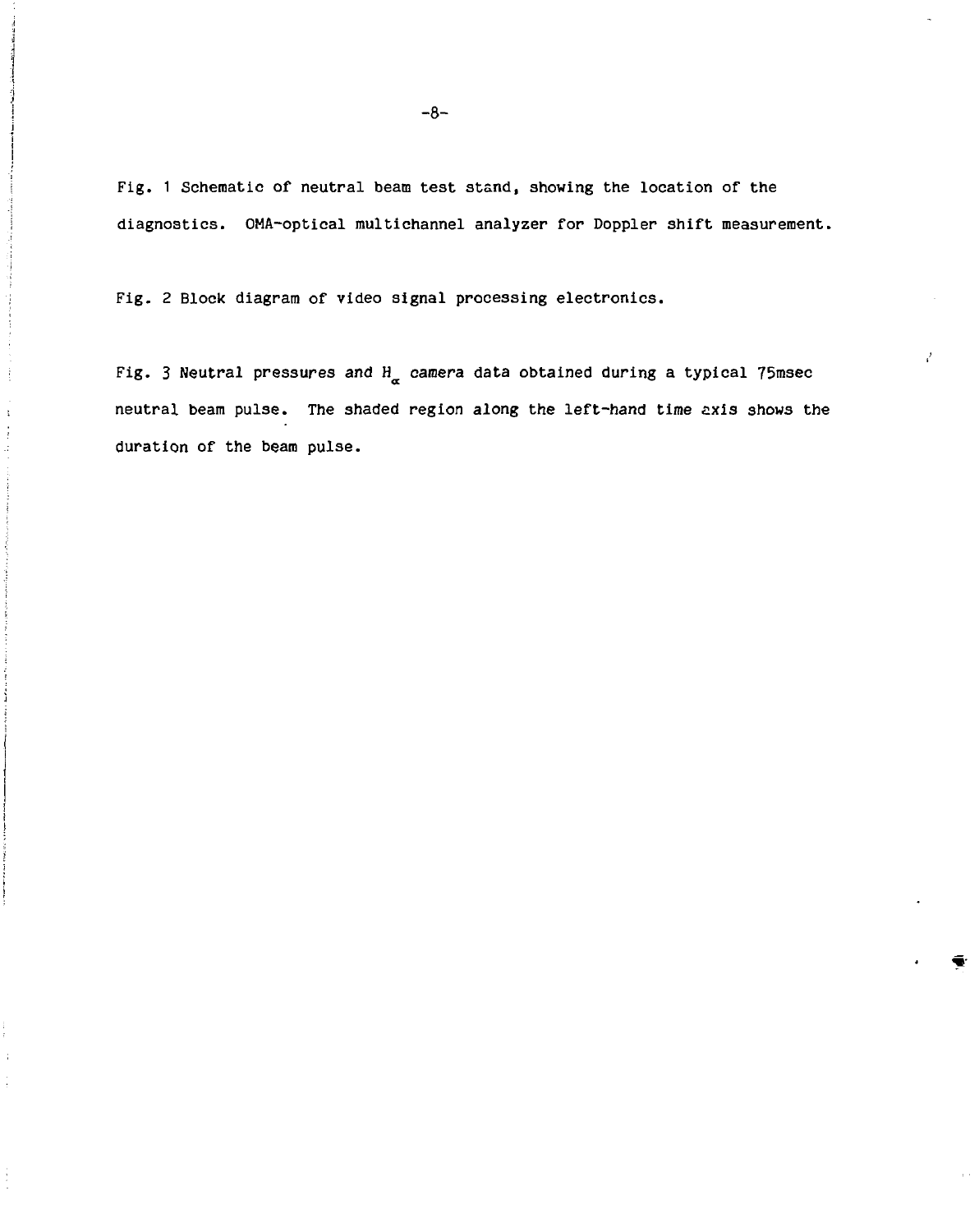$\overline{\phantom{a}}$ 

<sup>1</sup>D.E. Baldwin and B.G. Logan, Phys. Rev. Lett. <sup>43</sup>, 1318 (1979)

 $2_B$ . Van Zyl, M. W. Gealy, and H. Neumann, Phys. Rev. A 28, 176 (1983)

I.D. Williams, J. Geddes, and H.B. Gilbody, J. Phys. B *]5\_,* 1377 (1982)

 $\frac{1}{2}$ 

→ Part の Part の Part の Part の Part の Part の Part の Part の Part の Part の Part の Part の Part の Part の Part の Par

 $4$ T.J. Orzechowski, M.R. Carter, and R.H. Munger, UCRL-88759 (1983)

 $5$ C.F. Barnett, and J.A. Ray, Nucl. Fusion 12, 65 (1972)

 $6$ C.F. Burrell, et. al, Rev. Sci. Instrum 51, 1451 (1980)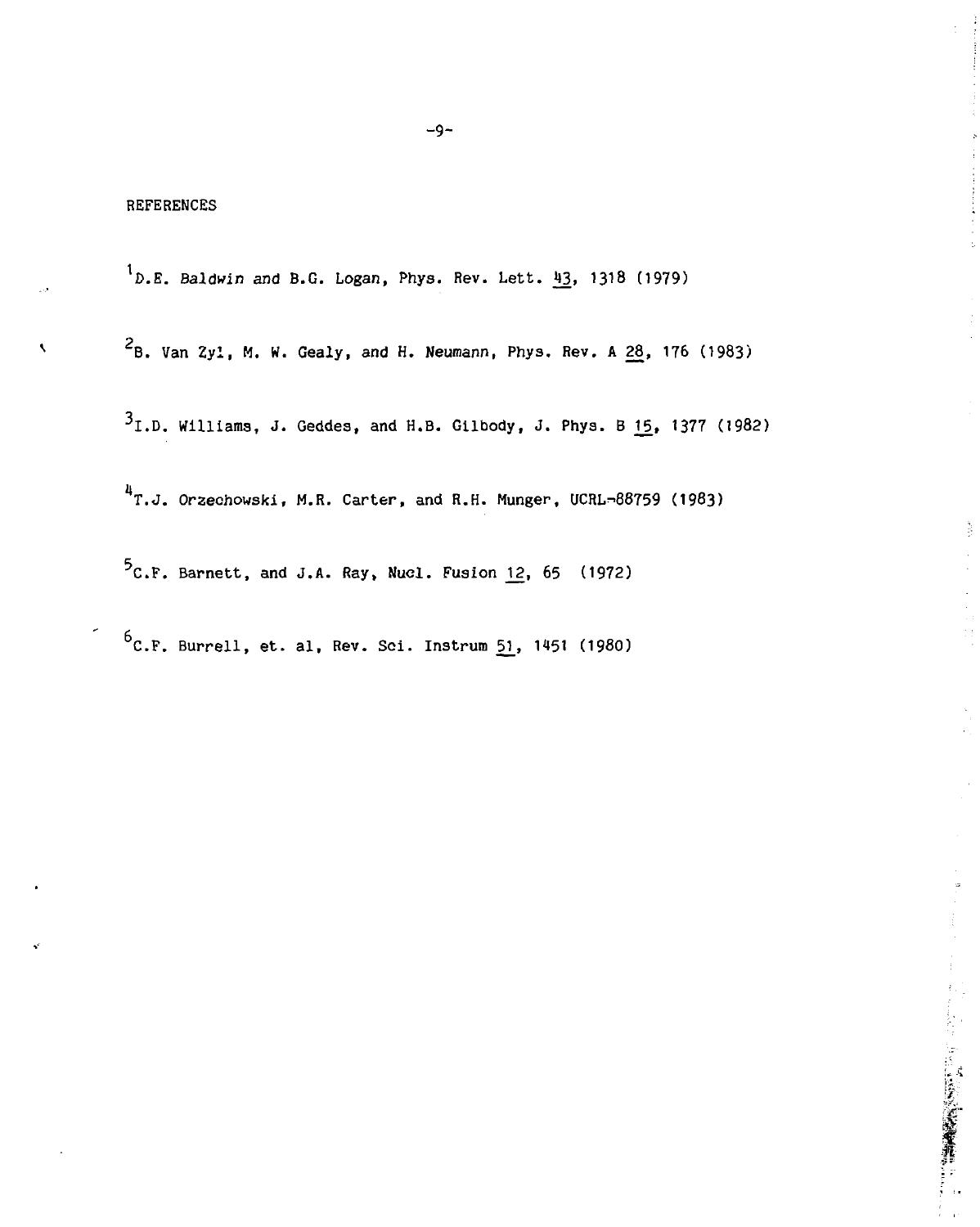

 $\frac{1}{2}$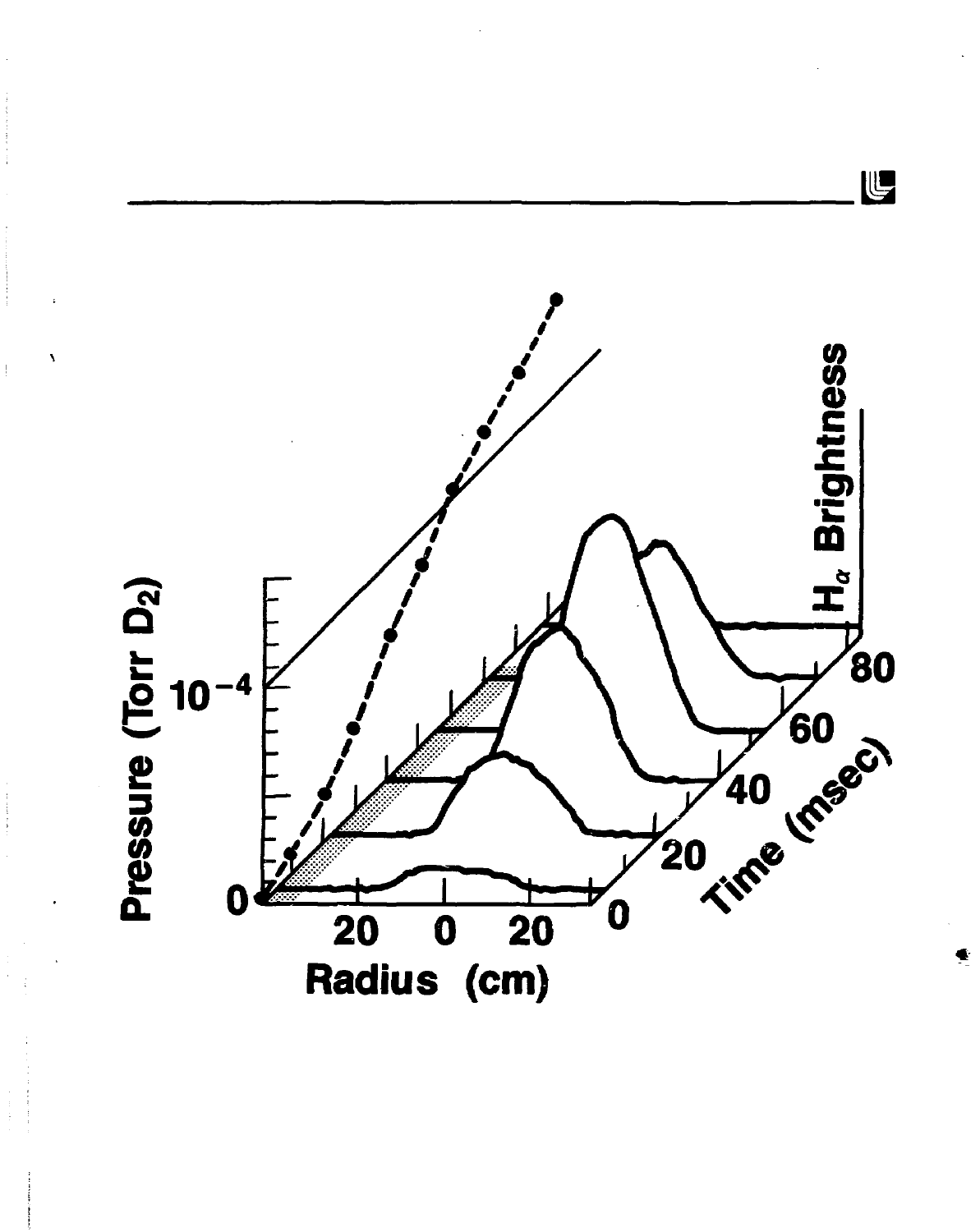